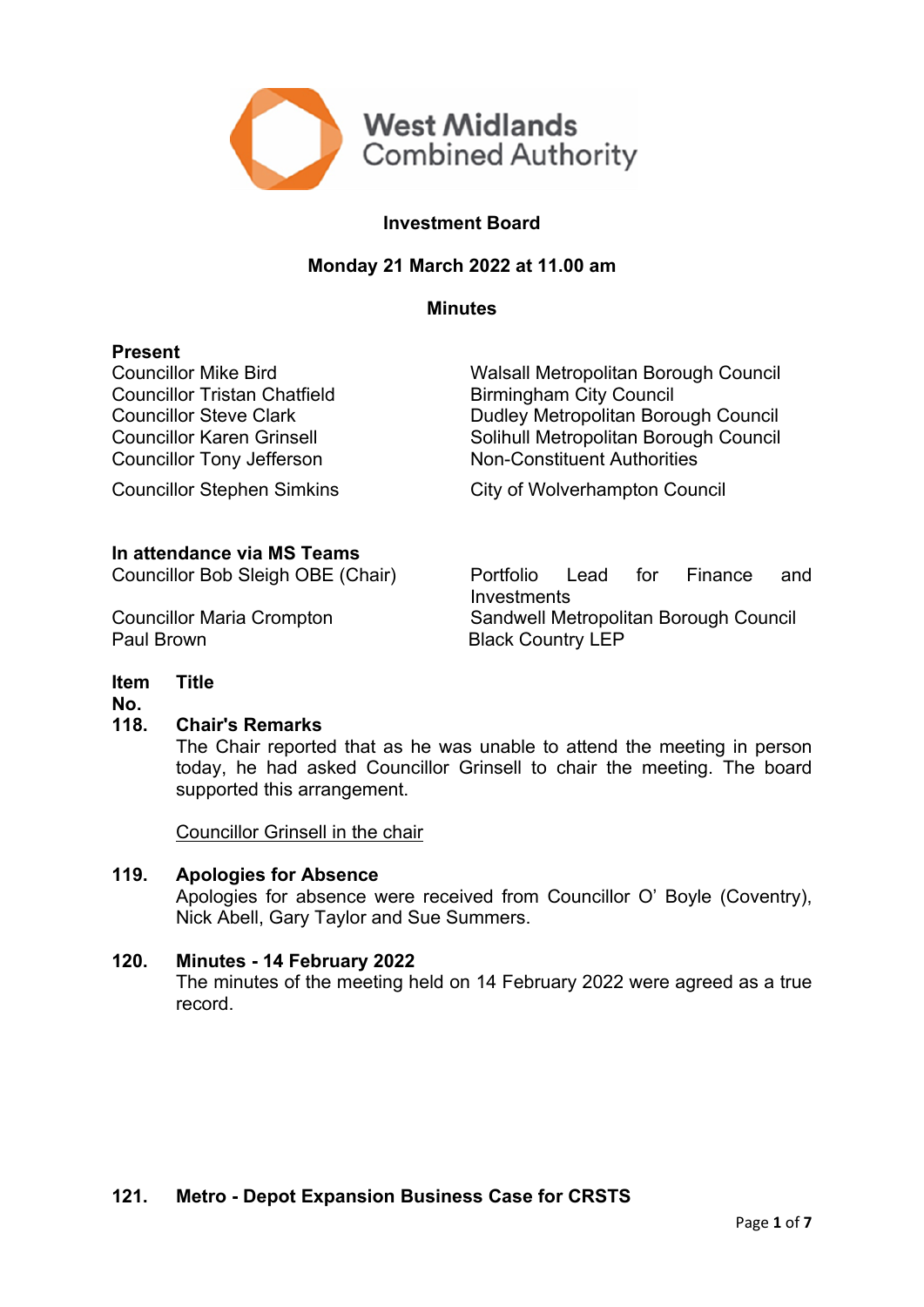The board considered a report of the Executive Director, Transport for the West Midlands that presented the Full Business Case for the West Midlands Metro depot expansion. The scheme is one of the named schemes in the WMCA City Region Sustainable Transport Settlement (CRSTS) application.

It was noted that due to the urgency of the funding requirement and the timing of the WMCA Board meeting in March and it not meeting again until it's AGM in June, the WMCA Board had approved the Full Business Case at its meeting on 18 March prior to consideration by the Investment Board. The Business Case was approved subject to endorsement by the Investment Board to confirm that the assurance obligations of the investment application was met and that there were no material matters arising. If the Investment Board considered matters required further approval by WMCA Board then this was to be represented to the WMCA Board in June as appropriate.

The Metro Projects Director, Michael Anderson outlined the report and advised that 20% contingency had been added to the cost figures for the project due to inflationary cost pressures.

The board noted the recent and ongoing problems with the Metro tram vehicles and expressed concern regarding the reputational damage to the WMCA and the region. Councillor Bird reported of the need for the WMCA Board to discuss the matter in private and to agree a strategy moving forward to resolve the issues. Board members agreed with this proposal.

### Resolved:

1.The requirement for the Depot investment to enable expansion of the West Midlands Metro network and the Full Business Case for the project be noted;

2. The Final Business Case as presented to the WMCA Board be endorsed and

3. The WMCA Board approved the Full Business Case and budget presented for the project at its meeting on 18 March be noted.

# **122. Metro Power Supply Business Case for CRSTS**

The board considered a report of the Managing Director, Transport for the West Midlands, that presented the Full Business Case for the West Midlands Metro Line 1 power supply upgrade scheme. The scheme is one of the named schemes in the WMCA City Region Sustainable Transport Settlement (CRSTS) application.

It was noted that a power upgrade was needed to ensure there was sufficient power for the Metro extensions to Edgbaston and Wolverhampton and for future extensions.

Similar to the previous report, the Metro Projects Director, Michael Anderson reported that Investment Board were required to review the assurance obligations for the investment and endorse the Final Business Case that the WMCA Board had approved at is meeting on 18 March 2022.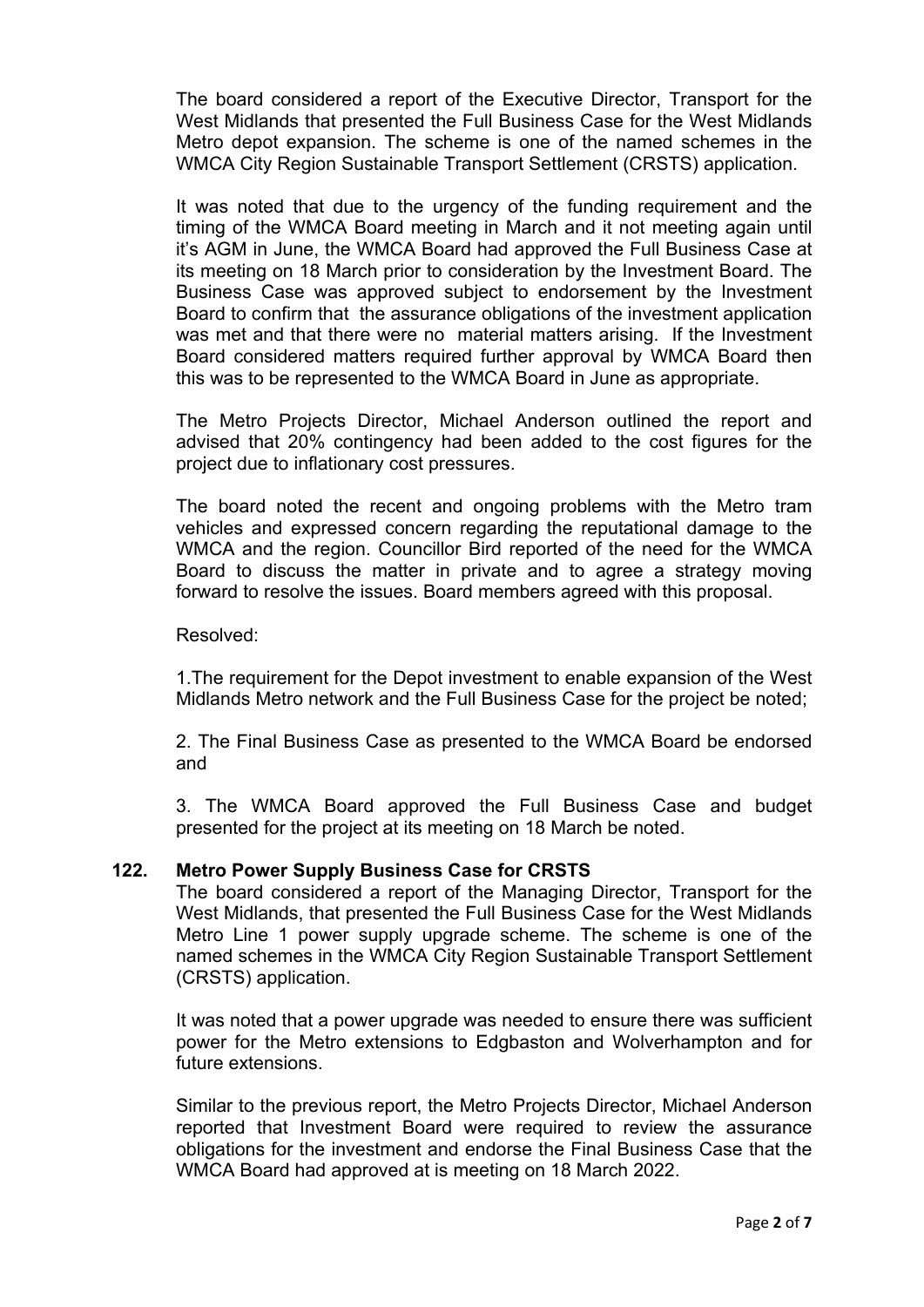It was noted that due to the urgency of the funding requirement and the timing of the WMCA Board meeting in March and it not meeting again until it's AGM in June, the WMCA Board had approved the Full Business Case at its meeting on 18 March prior to consideration by the Investment Board. The Business Case was approved subject to endorsement by the Investment Board to confirm that the assurance obligations of the investment application was met and that there were no material matters arising. If the Investment Board considered matters required further approval by WMCA Board then this was to be represented to the WMCA Board in June as appropriate

Resolved:

1. The requirement for the Line 1 power supply investment to enable the expansion of the West Midlands Metro network be noted;

2. The Final Business Case as presented to the WMCA Board be endorsed and

3. The WMCA Board approved the Full Business Case and budget for the project at its meeting on 18 March be noted.

# **123. Investment Programme Update and Dashboard**

The board considered a report of the Director of Investment and Commercial Activities on the status of the Investment Programme to help set the context of any investment decisions being made by the board.

Ian Martin, Director of Investment and Commercial Activities, provided an update on the Investment Programme and the Investment Programme **Dashboard** 

It was noted that approved grant funding awarded and administered by the WMCA programmes within the Regional Investment Programme totals £858.5m as at 28 February 2022 and that funding actually drawn/incurred against these funding commitments as at 31 January 2022 totals £406m.

# Resolved:

1. Approval by the WMCA Board under delegated authority by WMCA Officers of the business case submissions disclosed in section 3 of the report be noted;

2.The WMCA Investment Programme funding status and current affordable limit, as outlined in section 4 of the report be noted;

3. The status of the City Region Sustainable Transport Settlement ('CRSTS') as outlined in section 4 of the report be noted;

4. The Regional Investment Programme delivery update detailed within this report and appendices (including the project-level summary within the WMCA Investment Programme Dashboard in Appendix 4) be noted and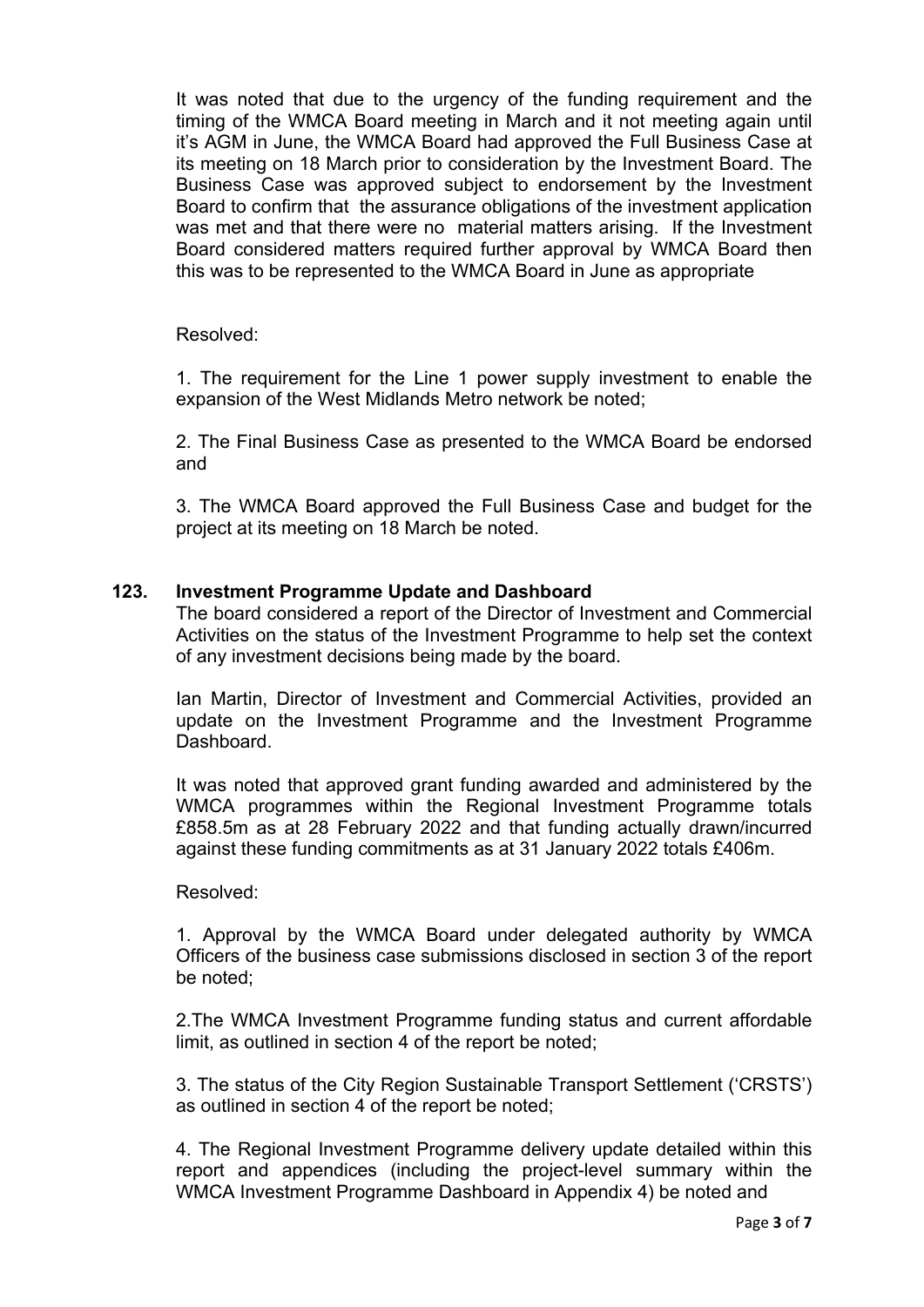5. The WMCA Board approved at its meeting on 18 March 2022, the recommendation to extend the role and remit of the WMCA Investment Board to cover all WMCA transport projects (including the CRSTS programme) allowing investment decisions to be made for values between £5m and £20m in line with the Single Assurance Framework; as detailed in section 4 of the report be noted.

# **124. WMCA Collective Investment Fund (CIF) - Dashboard**

The board considered a report of the Collective Investment Fund dashboard (public iteration) as at 1 March 2022.

Resolved: That the report be noted.

# **125. WMCA Brownfield Land and Property Development Fund (BLPDF) - Dashboard**

The board considered a report on the Brownfield Land and Property Development Fund (public iteration) as at 1 March 2022.

Resolved: That the report be noted.

#### **126. WMCA Revolving Investment Fund (RIF) - Dashboard**

The board considered a report of the Revolving Investment Fund Dashboard (public iteration) as at 1 March 2022.

Resolved: That the report be noted.

#### **127. Exclusion of the Public and Press** Resolved:

That in accordance with Section 100A (4) of the Local Government Act 1972, the press and public be excluded from the meeting during the consideration of the following items of business as they involve the likely disclosure of exempt information relating to the business affairs of any particular person (including the authority holding that information).

#### **128. Halesfield Extension**

The board considered a report from West Midlands Development Capital seeking approval to extend and increase the original CIF loan to the amount specified in the report. The introduction of some investment covenants and monitoring would allow the developer to roll their equity into another scheme. The loan was fully secured by the two remaining income producing units.

Resolved: That the increase and extension of the original CIF loan for the amount specified in the report, secured by two remaining income producing units to allow the company to roll their equity into the next scheme be approved.

### **129. E3 Hub, Erdington Baths**

The board considered a report from the Director of Housing and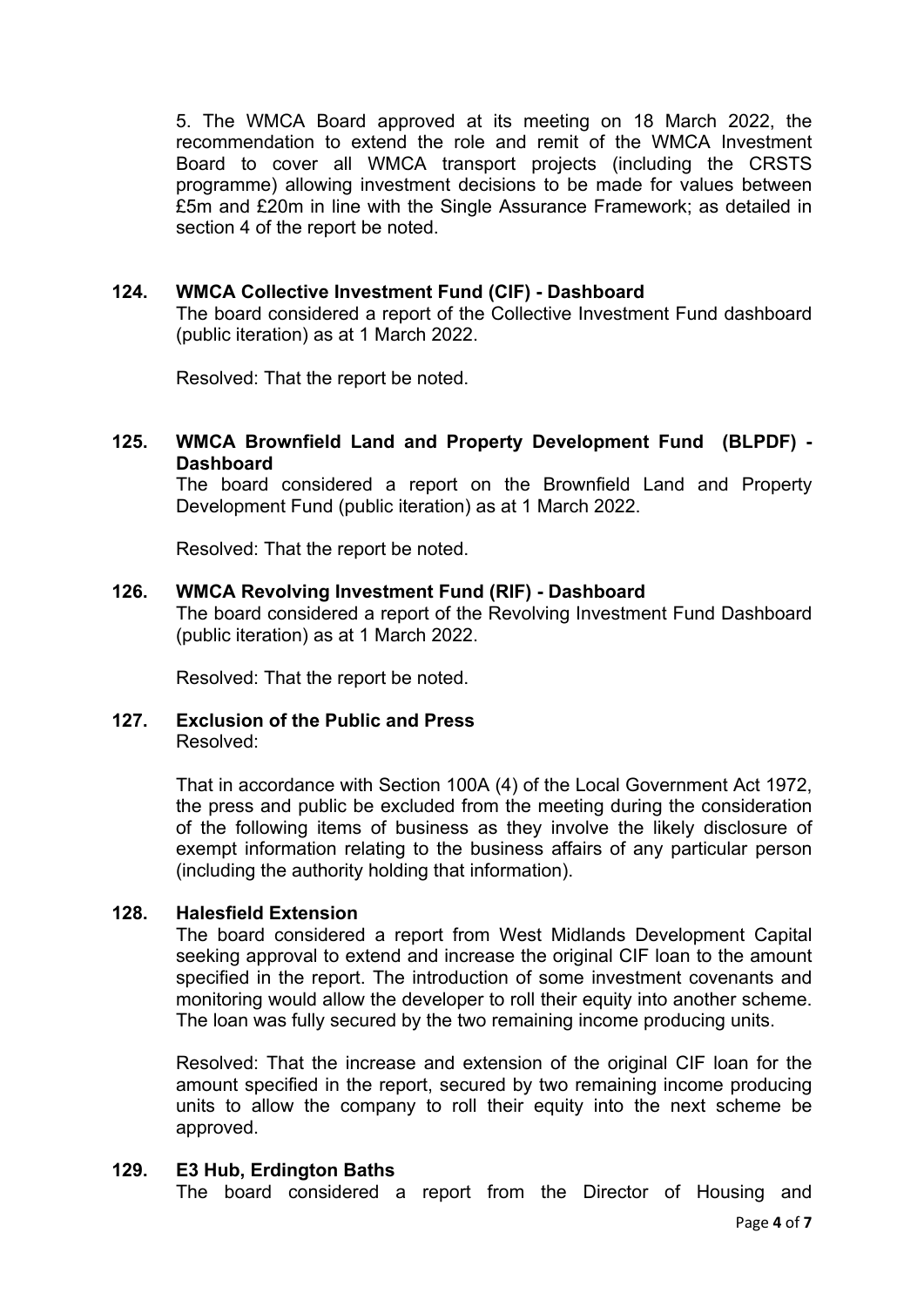Regeneration that sought grant investment from the WMCA's Brownfield Housing Fund to support the redevelopment of Erdington Baths, a significant regeneration project in Birmingham. The project would provide 1,174m2 of commercial floorspace that was needed for SMEs and deliver a total of 149 FTE jobs.

 It was noted that the project had gone through the key decision making and appraisal stages of the WMCA's Single Commissioning Framework and Birmingham City Council is fully supportive of the application; BCC are leading on an application for the Levelling Up Fund, expected in Spring 2022.

WMCA grant funding would be provided on the basis of the 'funder last resort'; funding would not be provided if the Levelling Up bid was unsuccessful.

#### Resolved:

 1. That WMCA grant investment from the Brownfield Housing Fund up to the amount specified in the report, to support the redevelopment of Erdington Baths, an exemplar regeneration project in Birmingham that will unlock 1,172m2 of commercial floorspace and a total of 149 FTE jobs (80 operational, 69 construction) be approved;

 2. The project has gone through the decision making and appraisal stages of the WMCA's Single Commissioning Framework in its journey to Investment Board and is fully compliant with the requirements set by Government for the Brownfield Housing Fund administered by the WMCA be noted;

 3. The investment being recommended for approval represents an absolute maximum and it is expected this figure will be reduced significantly after the next round of the Levelling Up funding is made available (the current allocation represents a maximum scenario for SCF grant funding) be noted;

4. Birmingham City Council is fully supportive of this application and are a leading an upcoming application, expected in Spring 2022 on this project for Levelling Up funding to enable the full delivery of the redevelopment proposals be noted;

5.The grant funding ask from the WMCA is on the basis of 'funder of last resort' based on all third party grant funding avenues being exhausted and in order for the scheme to progress to full delivery the applicant will have to secure significant further public sector grant funding through the next round of the Levelling Up which is expected to take place in Spring 2022 be noted;

 6. That if no Levelling Up monies or suitable alternative grant funding sources are made available to enable the redevelopment by the end of 2023, all WMCA grant funding will be withdrawn be noted;

7. This approval should be seen in the context that the WMCA continues to exceed all the targets and milestones set for its devolved housing and land funds including the £100m Land Fund, £24m National Competitive Fund and the £84m Brownfield Housing Fund be noted and;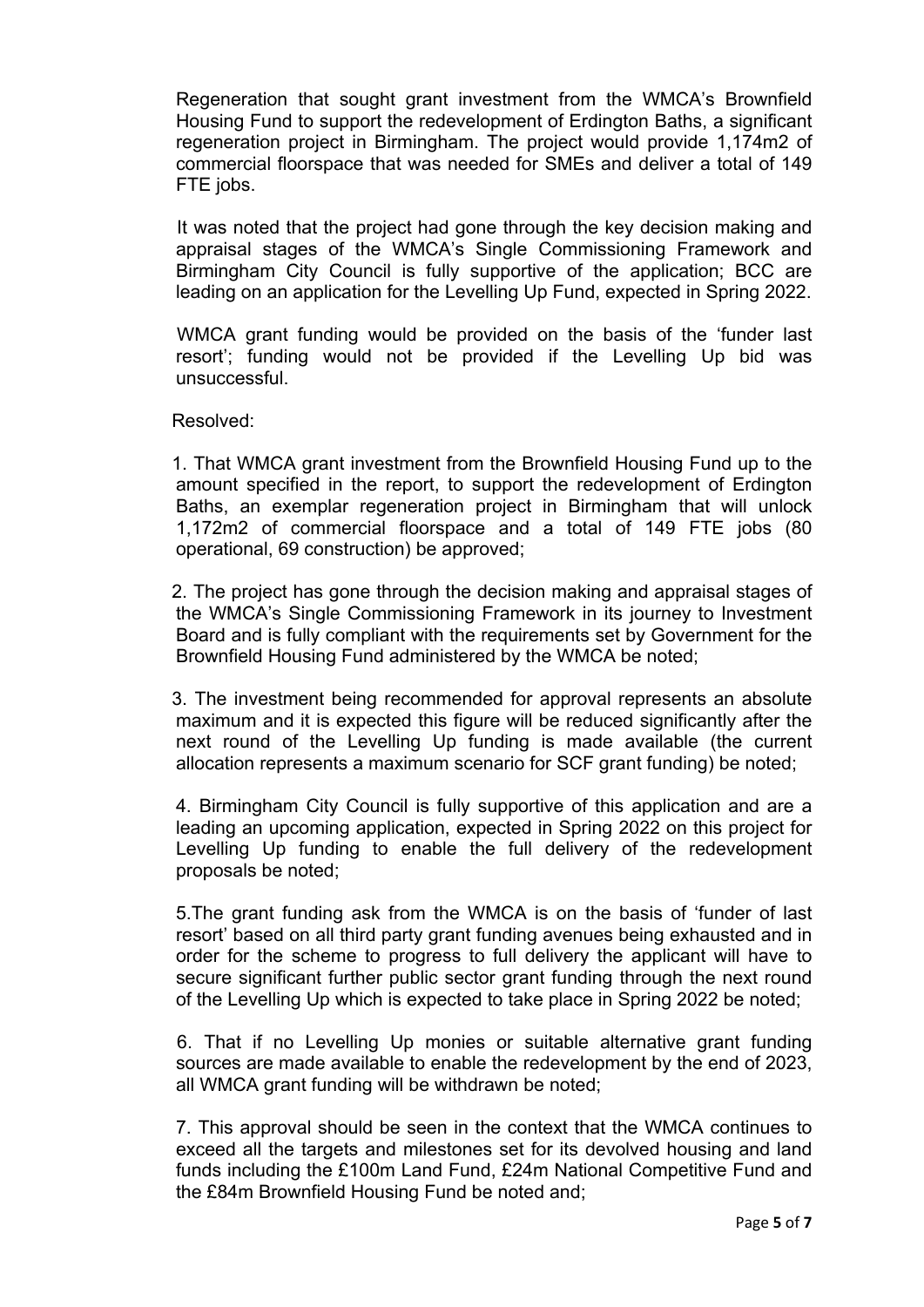8. This approval should be seen in the context that the WMCA is currently in negotiations with Government on broader funding support to complement the existing devolved housing and land funds so we are better able to support homes, jobs, commercial floorspace and the wider regeneration proposals such as this be noted.

## **130. Globe House**

The board considered a report of the Director of Housing and Regeneration seeking approval of grant funding from the Brownfield Housing Fund to enable the regeneration of a strategic brownfield site in Walsall Town Centre delivering 35 new homes, 20% of which are affordable.

In response to a comment from Councillor Sleigh regarding the cost per unit being higher than usual, the Director of Housing & Regeneration confirmed that whilst the rate was higher than the average intervention rate, the rate has gone on up on occasions where the project is driving regeneration as in this instance. He added that the WMCA is set strict housing targets by Government and can spend more on some units than others as long as balance is achieved across the board; each proposal would be judged on its own merits.

#### Resolved:

1. A WMCA grant up to the amount specified within the report, to support a strategic regeneration site in Walsall Town Centre delivering 35 new homes, 20% of which are affordable be approved;

2. The project has gone through the decision-making and appraisal stages of the WMCA Single Commissioning Framework in its journey to Investment Board and is fully compliant with the requirements set by Government for the Brownfield Housing Fund administered by the WMCA be noted;

3. Walsall Metropolitan Borough Council, as the local planning authority is fully supportive of this application which supports the regeneration of the town centre be noted and

4. The WMCA continues to outperform against all the targets and milestones set for the devolved housing and land funds including £100m Land Fund, £24m National Competitive Fund and £84m be noted.

#### **131. Housing & Regeneration Fund Dashboards**

The board considered a report setting out the dashboards for the Brownfield Housing Fund, National Competitive Fund and Land Fund.

The Director of Housing & Regeneration reported that an updated version of the dashboard would be presented to each meeting.

Councillor Sleigh welcomed the dashboards and asked that more commentary be included in the report and there is consistency between this report and the report submitted to Housing and Land Delivery Board going